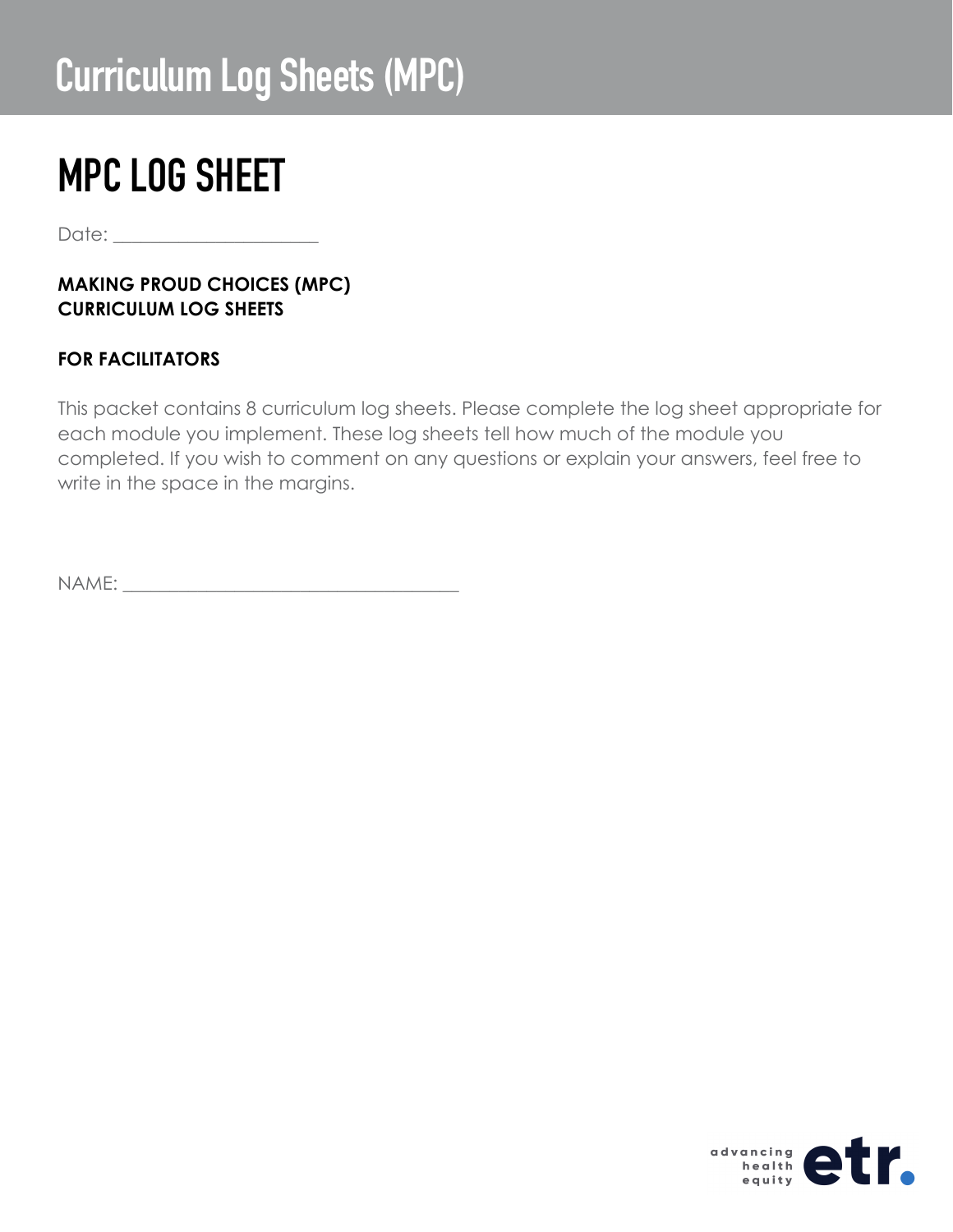#### **MAKING PROUD CHOICES (MPC) CURRICULUM LOG SHEETS**

**Instructions:** For each activity, indicate whether the activity was fully completed, partially completed, or not done at all. Place a check in the appropriate column.

## **Module 1 – Getting to Know You & Steps to Making Your Dreams Come True**

| <b>ACTIVITY</b>                                              | <b>NOT DONE</b> | <b>PARTIALLY COMPLETED</b> | <b>FULLY COMPLETED</b> |
|--------------------------------------------------------------|-----------------|----------------------------|------------------------|
| A. Welcome and<br>Program Overview                           |                 |                            |                        |
| <b>B. Welcome Activity</b>                                   |                 |                            |                        |
| C. Creating Group<br>Agreements                              |                 |                            |                        |
| D. Be Proud! Be Responsible!<br>Brainstorm                   |                 |                            |                        |
| E. Brainstorming<br>About Teens and Sex                      |                 |                            |                        |
| F. Goals and<br>Dreams Timeline                              |                 |                            |                        |
| G. Brainstorming Obstacles or<br>Detours Along Your Timeline |                 |                            |                        |

Did you add anything that was not a part of this module as written in the manual? No Wes If yes, please describe what you added:

\_\_\_\_\_\_\_\_\_\_\_\_\_\_\_\_\_\_\_\_\_\_\_\_\_\_\_\_\_\_\_\_\_\_\_\_\_\_\_\_\_\_\_\_\_\_\_\_\_\_\_\_\_\_\_\_\_\_\_\_\_\_\_\_\_\_\_\_\_\_\_\_\_\_\_\_\_\_\_\_\_\_\_\_\_\_\_\_\_\_ \_\_\_\_\_\_\_\_\_\_\_\_\_\_\_\_\_\_\_\_\_\_\_\_\_\_\_\_\_\_\_\_\_\_\_\_\_\_\_\_\_\_\_\_\_\_\_\_\_\_\_\_\_\_\_\_\_\_\_\_\_\_\_\_\_\_\_\_\_\_\_\_\_\_\_\_\_\_\_\_\_\_\_\_\_\_\_\_\_\_ \_\_\_\_\_\_\_\_\_\_\_\_\_\_\_\_\_\_\_\_\_\_\_\_\_\_\_\_\_\_\_\_\_\_\_\_\_\_\_\_\_\_\_\_\_\_\_\_\_\_\_\_\_\_\_\_\_\_\_\_\_\_\_\_\_\_\_\_\_\_\_\_\_\_\_\_\_\_\_\_\_\_\_\_\_\_\_\_\_\_

 $\_$  , and the set of the set of the set of the set of the set of the set of the set of the set of the set of the set of the set of the set of the set of the set of the set of the set of the set of the set of the set of th

For each activity that you did not complete, please explain why:

\_\_\_\_\_\_\_\_\_\_\_\_\_\_\_\_\_\_\_\_\_\_\_\_\_\_\_\_\_\_\_\_\_\_\_\_\_\_\_\_\_\_\_\_\_\_\_\_\_\_\_\_\_\_\_\_\_\_\_\_\_\_\_\_\_\_\_\_  $\_$  , and the contribution of the contribution of  $\mathcal{L}_\mathcal{A}$  , and the contribution of  $\mathcal{L}_\mathcal{A}$ 

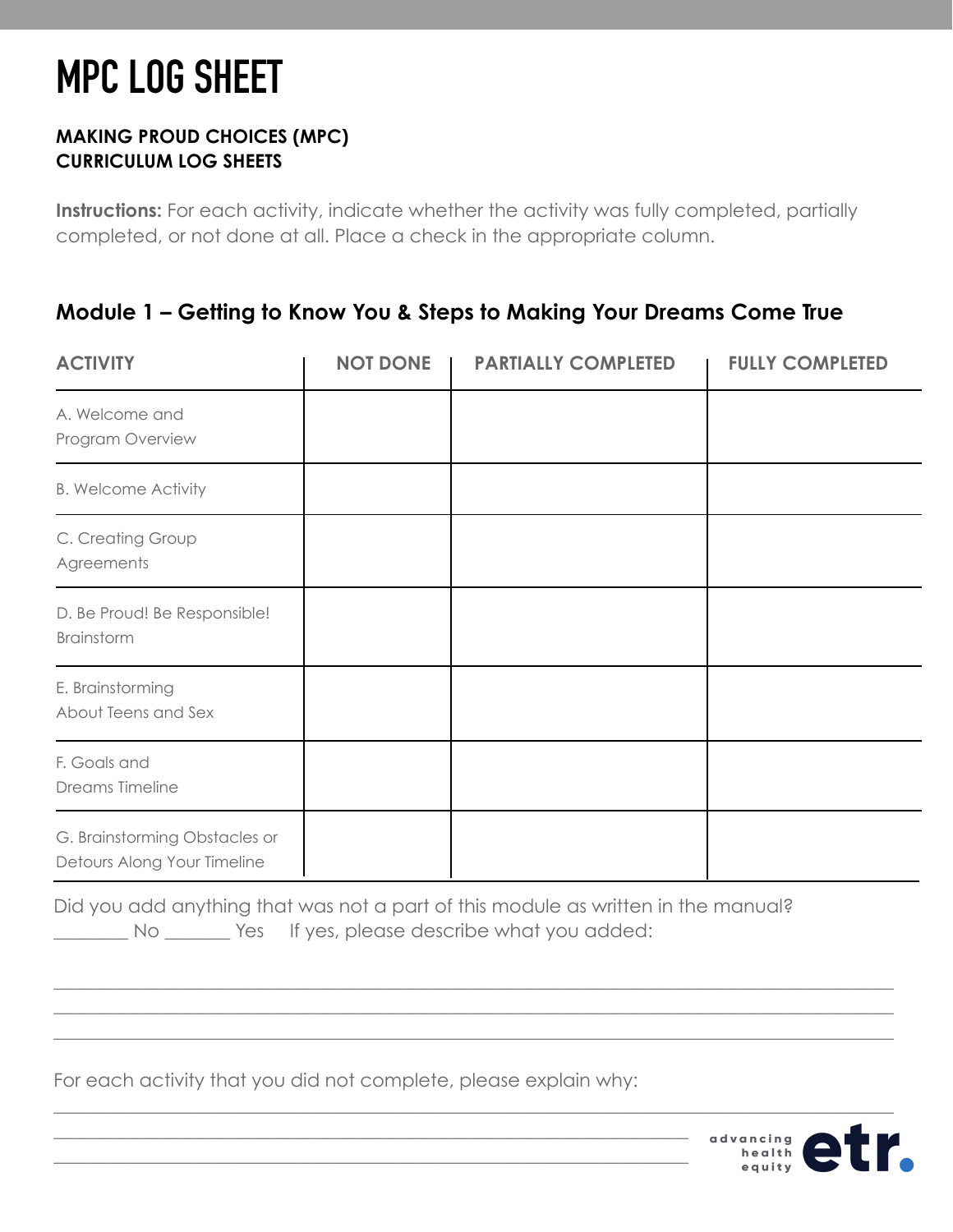#### **MAKING PROUD CHOICES (MPC) CURRICULUM LOG SHEETS**

**Instructions:** For each activity, indicate whether the activity was fully completed, partially completed, or not done at all. Place a check in the appropriate column.

## **Module 2 – A Possible Outcome of Unprotected Sex: HIV Infection**

| <b>ACTIVITY</b>                                      | <b>NOT DONE</b> | <b>PARTIALLY COMPLETED</b> | <b>FULLY COMPLETED</b> |
|------------------------------------------------------|-----------------|----------------------------|------------------------|
| A. Discussing HIV and AIDS                           |                 |                            |                        |
| <b>B.</b> The Subject Is HIV<br>Video and Discussion |                 |                            |                        |
| C. True or False: HIV                                |                 |                            |                        |
| D. HIV Risk Continuum                                |                 |                            |                        |

\_\_\_\_\_\_\_\_\_\_\_\_\_\_\_\_\_\_\_\_\_\_\_\_\_\_\_\_\_\_\_\_\_\_\_\_\_\_\_\_\_\_\_\_\_\_\_\_\_\_\_\_\_\_\_\_\_\_\_\_\_\_\_\_\_\_\_\_\_\_\_\_\_\_\_\_\_\_\_\_\_\_\_\_\_\_\_\_\_\_ \_\_\_\_\_\_\_\_\_\_\_\_\_\_\_\_\_\_\_\_\_\_\_\_\_\_\_\_\_\_\_\_\_\_\_\_\_\_\_\_\_\_\_\_\_\_\_\_\_\_\_\_\_\_\_\_\_\_\_\_\_\_\_\_\_\_\_\_\_\_\_\_\_\_\_\_\_\_\_\_\_\_\_\_\_\_\_\_\_\_ \_\_\_\_\_\_\_\_\_\_\_\_\_\_\_\_\_\_\_\_\_\_\_\_\_\_\_\_\_\_\_\_\_\_\_\_\_\_\_\_\_\_\_\_\_\_\_\_\_\_\_\_\_\_\_\_\_\_\_\_\_\_\_\_\_\_\_\_\_\_\_\_\_\_\_\_\_\_\_\_\_\_\_\_\_\_\_\_\_\_

\_\_\_\_\_\_\_\_\_\_\_\_\_\_\_\_\_\_\_\_\_\_\_\_\_\_\_\_\_\_\_\_\_\_\_\_\_\_\_\_\_\_\_\_\_\_\_\_\_\_\_\_\_\_\_\_\_\_\_\_\_\_\_\_\_\_\_\_\_\_\_\_\_\_\_\_\_\_\_\_\_\_\_\_\_\_\_\_\_\_ \_\_\_\_\_\_\_\_\_\_\_\_\_\_\_\_\_\_\_\_\_\_\_\_\_\_\_\_\_\_\_\_\_\_\_\_\_\_\_\_\_\_\_\_\_\_\_\_\_\_\_\_\_\_\_\_\_\_\_\_\_\_\_\_\_\_\_\_\_\_\_\_\_\_\_\_\_\_\_\_\_\_\_\_\_\_\_\_\_\_ \_\_\_\_\_\_\_\_\_\_\_\_\_\_\_\_\_\_\_\_\_\_\_\_\_\_\_\_\_\_\_\_\_\_\_\_\_\_\_\_\_\_\_\_\_\_\_\_\_\_\_\_\_\_\_\_\_\_\_\_\_\_\_\_\_\_\_\_\_\_\_\_\_\_\_\_\_\_\_\_\_\_\_\_\_\_\_\_\_\_

Did you add anything that was not a part of this module as written in the manual? \_\_\_\_\_\_\_\_ No \_\_\_\_\_\_\_ Yes If yes, please describe what you added:

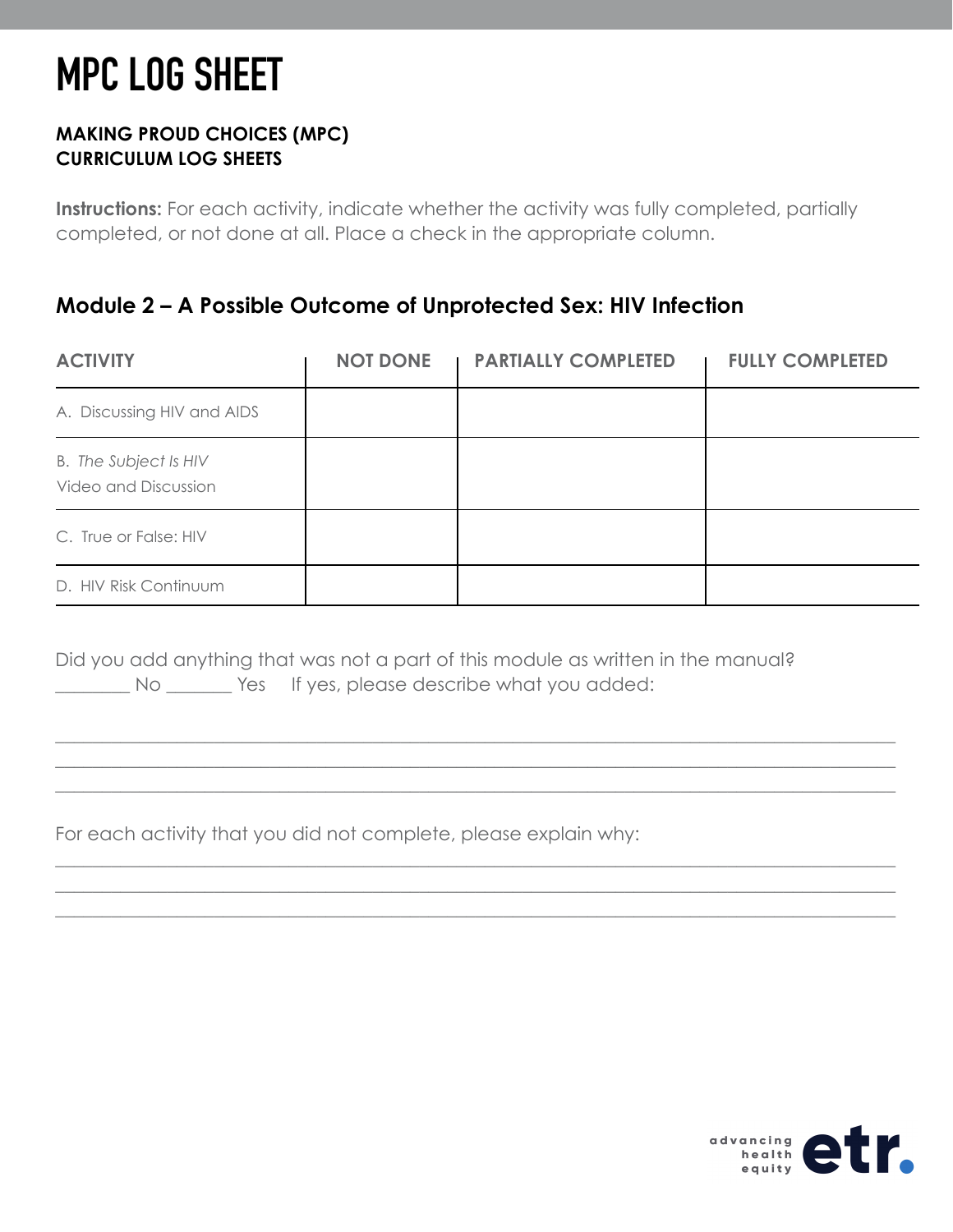#### **MAKING PROUD CHOICES (MPC) CURRICULUM LOG SHEETS**

**Instructions:** For each activity, indicate whether the activity was fully completed, partially completed, or not done at all. Place a check in the appropriate column.

### **Module 3 – Attitudes About Sex, HIV and Condom Use**

| <b>ACTIVITY</b>                         | <b>NOT DONE</b><br>$\mathbf{I}$ | <b>PARTIALLY COMPLETED</b> | <b>FULLY COMPLETED</b> |
|-----------------------------------------|---------------------------------|----------------------------|------------------------|
| A. The Hard Way<br>Video and Discussion |                                 |                            |                        |
| <b>B. Calling Koko</b>                  |                                 |                            |                        |

\_\_\_\_\_\_\_\_\_\_\_\_\_\_\_\_\_\_\_\_\_\_\_\_\_\_\_\_\_\_\_\_\_\_\_\_\_\_\_\_\_\_\_\_\_\_\_\_\_\_\_\_\_\_\_\_\_\_\_\_\_\_\_\_\_\_\_\_\_\_\_\_\_\_\_\_\_\_\_\_\_\_\_\_\_\_\_\_\_\_ \_\_\_\_\_\_\_\_\_\_\_\_\_\_\_\_\_\_\_\_\_\_\_\_\_\_\_\_\_\_\_\_\_\_\_\_\_\_\_\_\_\_\_\_\_\_\_\_\_\_\_\_\_\_\_\_\_\_\_\_\_\_\_\_\_\_\_\_\_\_\_\_\_\_\_\_\_\_\_\_\_\_\_\_\_\_\_\_\_\_ \_\_\_\_\_\_\_\_\_\_\_\_\_\_\_\_\_\_\_\_\_\_\_\_\_\_\_\_\_\_\_\_\_\_\_\_\_\_\_\_\_\_\_\_\_\_\_\_\_\_\_\_\_\_\_\_\_\_\_\_\_\_\_\_\_\_\_\_\_\_\_\_\_\_\_\_\_\_\_\_\_\_\_\_\_\_\_\_\_\_

\_\_\_\_\_\_\_\_\_\_\_\_\_\_\_\_\_\_\_\_\_\_\_\_\_\_\_\_\_\_\_\_\_\_\_\_\_\_\_\_\_\_\_\_\_\_\_\_\_\_\_\_\_\_\_\_\_\_\_\_\_\_\_\_\_\_\_\_\_\_\_\_\_\_\_\_\_\_\_\_\_\_\_\_\_\_\_\_\_\_ \_\_\_\_\_\_\_\_\_\_\_\_\_\_\_\_\_\_\_\_\_\_\_\_\_\_\_\_\_\_\_\_\_\_\_\_\_\_\_\_\_\_\_\_\_\_\_\_\_\_\_\_\_\_\_\_\_\_\_\_\_\_\_\_\_\_\_\_\_\_\_\_\_\_\_\_\_\_\_\_\_\_\_\_\_\_\_\_\_\_ \_\_\_\_\_\_\_\_\_\_\_\_\_\_\_\_\_\_\_\_\_\_\_\_\_\_\_\_\_\_\_\_\_\_\_\_\_\_\_\_\_\_\_\_\_\_\_\_\_\_\_\_\_\_\_\_\_\_\_\_\_\_\_\_\_\_\_\_\_\_\_\_\_\_\_\_\_\_\_\_\_\_\_\_\_\_\_\_\_\_

|    | Did you add anything that was not a part of this module as written in the manual? |  |
|----|-----------------------------------------------------------------------------------|--|
| Νo | Yes If yes, please describe what you added:                                       |  |

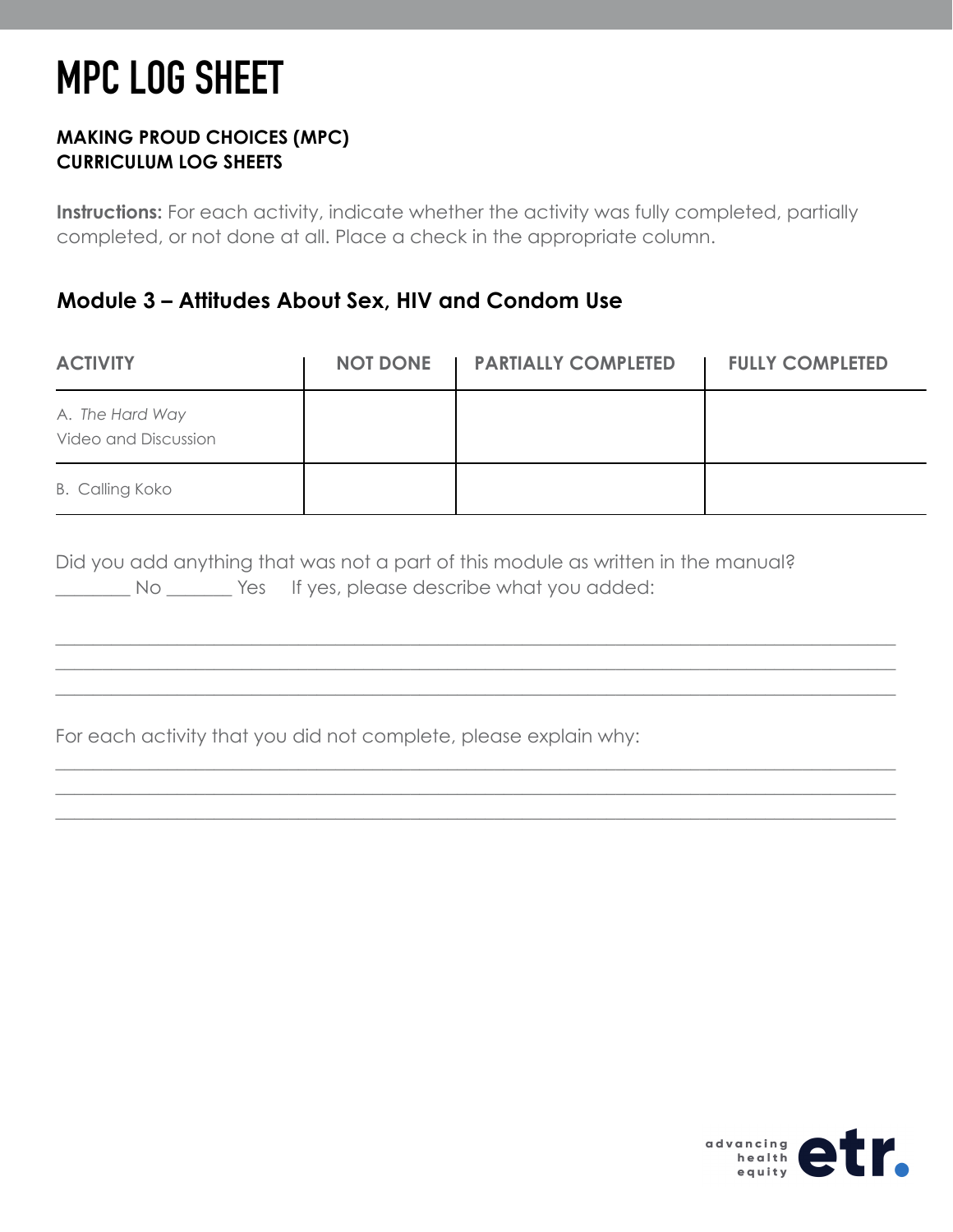#### **MAKING PROUD CHOICES (MPC) CURRICULUM LOG SHEETS**

**Instructions:** For each activity, indicate whether the activity was fully completed, partially completed, or not done at all. Place a check in the appropriate column.

## **Module 4 – Strategies for Preventing HIV Infection: Stop, Think, and Act**

| <b>ACTIVITY</b>                                                                | <b>NOT DONE</b> | <b>PARTIALLY COMPLETED</b> | <b>FULLY COMPLETED</b> |
|--------------------------------------------------------------------------------|-----------------|----------------------------|------------------------|
| A. STOP, THINK and ACT:<br>Introduction to Problem Solving                     |                 |                            |                        |
| B. Sean and Morgan Case<br>Study: Problem Solving Using<br>STOP, THINK and ACT |                 |                            |                        |
| C. Nicole's Choice<br>Video and Discussion                                     |                 |                            |                        |
| D. The HIV/AIDS Game                                                           |                 |                            |                        |

Did you add anything that was not a part of this module as written in the manual? No Wester If yes, please describe what you added:

\_\_\_\_\_\_\_\_\_\_\_\_\_\_\_\_\_\_\_\_\_\_\_\_\_\_\_\_\_\_\_\_\_\_\_\_\_\_\_\_\_\_\_\_\_\_\_\_\_\_\_\_\_\_\_\_\_\_\_\_\_\_\_\_\_\_\_\_\_\_\_\_\_\_\_\_\_\_\_\_\_\_\_\_\_\_\_\_\_\_ \_\_\_\_\_\_\_\_\_\_\_\_\_\_\_\_\_\_\_\_\_\_\_\_\_\_\_\_\_\_\_\_\_\_\_\_\_\_\_\_\_\_\_\_\_\_\_\_\_\_\_\_\_\_\_\_\_\_\_\_\_\_\_\_\_\_\_\_\_\_\_\_\_\_\_\_\_\_\_\_\_\_\_\_\_\_\_\_\_\_ \_\_\_\_\_\_\_\_\_\_\_\_\_\_\_\_\_\_\_\_\_\_\_\_\_\_\_\_\_\_\_\_\_\_\_\_\_\_\_\_\_\_\_\_\_\_\_\_\_\_\_\_\_\_\_\_\_\_\_\_\_\_\_\_\_\_\_\_\_\_\_\_\_\_\_\_\_\_\_\_\_\_\_\_\_\_\_\_\_\_

\_\_\_\_\_\_\_\_\_\_\_\_\_\_\_\_\_\_\_\_\_\_\_\_\_\_\_\_\_\_\_\_\_\_\_\_\_\_\_\_\_\_\_\_\_\_\_\_\_\_\_\_\_\_\_\_\_\_\_\_\_\_\_\_\_\_\_\_\_\_\_\_\_\_\_\_\_\_\_\_\_\_\_\_\_\_\_\_\_\_ \_\_\_\_\_\_\_\_\_\_\_\_\_\_\_\_\_\_\_\_\_\_\_\_\_\_\_\_\_\_\_\_\_\_\_\_\_\_\_\_\_\_\_\_\_\_\_\_\_\_\_\_\_\_\_\_\_\_\_\_\_\_\_\_\_\_\_\_\_\_\_\_\_\_\_\_\_\_\_\_\_\_\_\_\_\_\_\_\_\_ \_\_\_\_\_\_\_\_\_\_\_\_\_\_\_\_\_\_\_\_\_\_\_\_\_\_\_\_\_\_\_\_\_\_\_\_\_\_\_\_\_\_\_\_\_\_\_\_\_\_\_\_\_\_\_\_\_\_\_\_\_\_\_\_\_\_\_\_\_\_\_\_\_\_\_\_\_\_\_\_\_\_\_\_\_\_\_\_\_\_

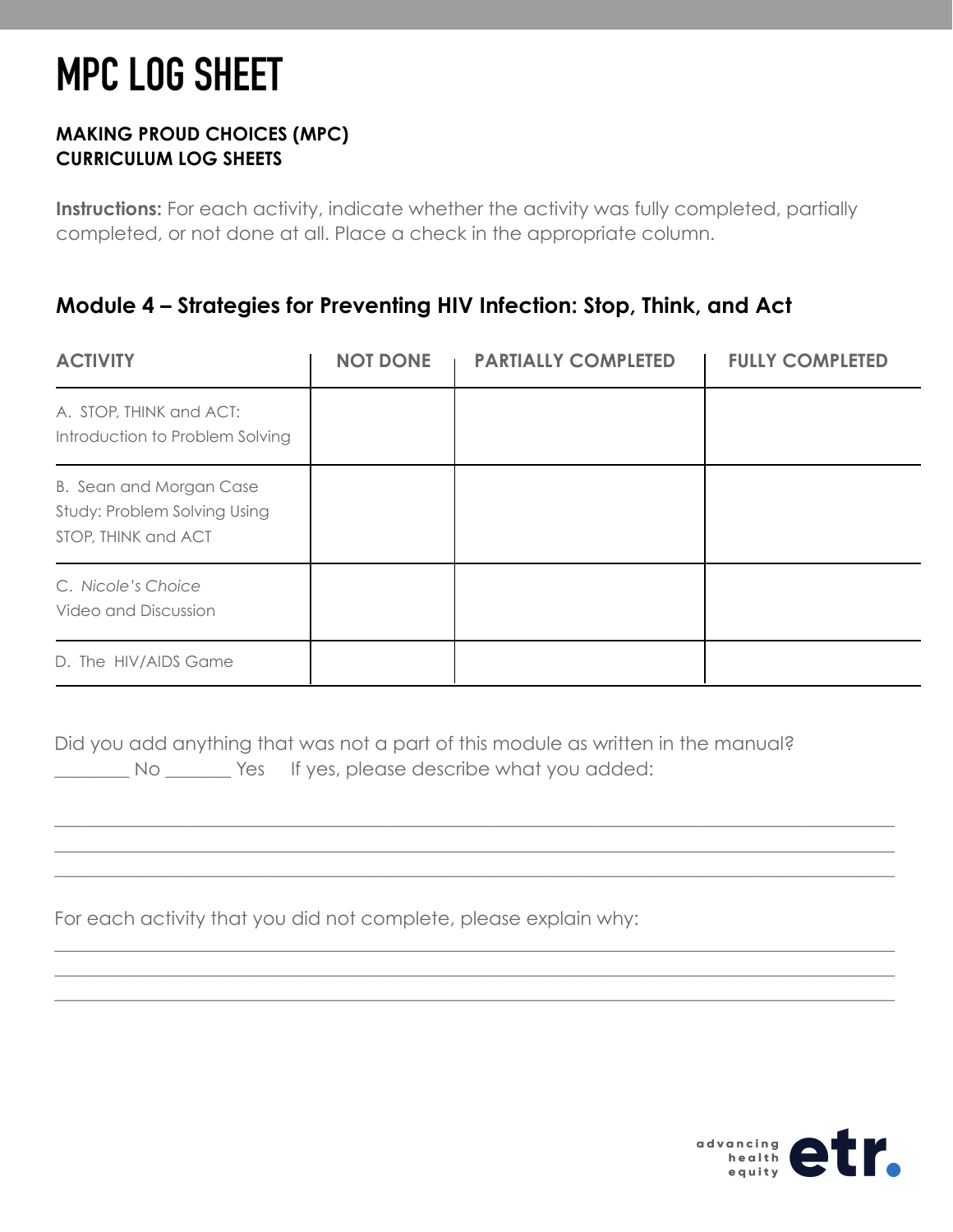#### **MAKING PROUD CHOICES (MPC) CURRICULUM LOG SHEETS**

**Instructions:** For each activity, indicate whether the activity was fully completed, partially completed, or not done at all. Place a check in the appropriate column.

### **Module 5 – Possible Outcomes of Unprotected Sex: STIs**

| <b>ACTIVITY</b>                                | <b>NOT DONE</b> | <b>PARTIALLY COMPLETED</b> | <b>FULLY COMPLETED</b> |
|------------------------------------------------|-----------------|----------------------------|------------------------|
| A. STD Facts OR<br>The Subject Is STDs Video   |                 |                            |                        |
| <b>B.</b> The Transmission Game                |                 |                            |                        |
| C. What I Think About HIV/STI<br>and Safer Sex |                 |                            |                        |
| D. Condom Use Skills                           |                 |                            |                        |

Did you add anything that was not a part of this module as written in the manual? \_\_\_\_\_\_\_\_ No \_\_\_\_\_\_\_ Yes If yes, please describe what you added:

\_\_\_\_\_\_\_\_\_\_\_\_\_\_\_\_\_\_\_\_\_\_\_\_\_\_\_\_\_\_\_\_\_\_\_\_\_\_\_\_\_\_\_\_\_\_\_\_\_\_\_\_\_\_\_\_\_\_\_\_\_\_\_\_\_\_\_\_\_\_\_\_\_\_\_\_\_\_\_\_\_\_\_\_\_\_\_\_\_\_ \_\_\_\_\_\_\_\_\_\_\_\_\_\_\_\_\_\_\_\_\_\_\_\_\_\_\_\_\_\_\_\_\_\_\_\_\_\_\_\_\_\_\_\_\_\_\_\_\_\_\_\_\_\_\_\_\_\_\_\_\_\_\_\_\_\_\_\_\_\_\_\_\_\_\_\_\_\_\_\_\_\_\_\_\_\_\_\_\_\_ \_\_\_\_\_\_\_\_\_\_\_\_\_\_\_\_\_\_\_\_\_\_\_\_\_\_\_\_\_\_\_\_\_\_\_\_\_\_\_\_\_\_\_\_\_\_\_\_\_\_\_\_\_\_\_\_\_\_\_\_\_\_\_\_\_\_\_\_\_\_\_\_\_\_\_\_\_\_\_\_\_\_\_\_\_\_\_\_\_\_

\_\_\_\_\_\_\_\_\_\_\_\_\_\_\_\_\_\_\_\_\_\_\_\_\_\_\_\_\_\_\_\_\_\_\_\_\_\_\_\_\_\_\_\_\_\_\_\_\_\_\_\_\_\_\_\_\_\_\_\_\_\_\_\_\_\_\_\_\_\_\_\_\_\_\_\_\_\_\_\_\_\_\_\_\_\_\_\_\_\_ \_\_\_\_\_\_\_\_\_\_\_\_\_\_\_\_\_\_\_\_\_\_\_\_\_\_\_\_\_\_\_\_\_\_\_\_\_\_\_\_\_\_\_\_\_\_\_\_\_\_\_\_\_\_\_\_\_\_\_\_\_\_\_\_\_\_\_\_\_\_\_\_\_\_\_\_\_\_\_\_\_\_\_\_\_\_\_\_\_\_ \_\_\_\_\_\_\_\_\_\_\_\_\_\_\_\_\_\_\_\_\_\_\_\_\_\_\_\_\_\_\_\_\_\_\_\_\_\_\_\_\_\_\_\_\_\_\_\_\_\_\_\_\_\_\_\_\_\_\_\_\_\_\_\_\_\_\_\_\_\_\_\_\_\_\_\_\_\_\_\_\_\_\_\_\_\_\_\_\_\_

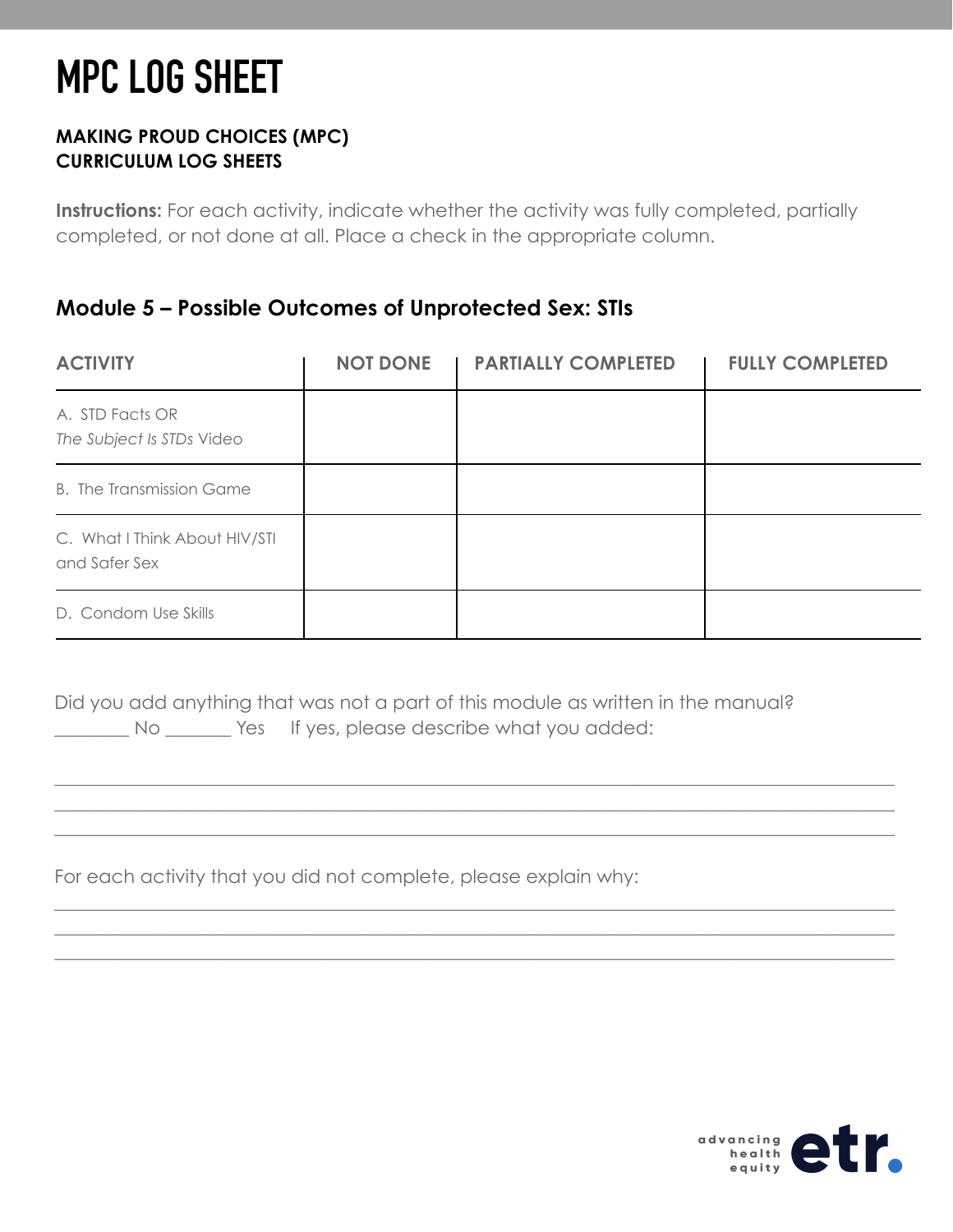#### **MAKING PROUD CHOICES (MPC) CURRICULUM LOG SHEETS**

**Instructions:** For each activity, indicate whether the activity was fully completed, partially completed, or not done at all. Place a check in the appropriate column.

### **Module 6 – A Possible Outcome of Unprotected Sex: Pregnancy**

| <b>ACTIVITY</b>                                    | <b>NOT DONE</b> | <b>PARTIALLY COMPLETED</b> | <b>FULLY COMPLETED</b> |
|----------------------------------------------------|-----------------|----------------------------|------------------------|
| A. True or False:<br><b>Pregnancy Statements</b>   |                 |                            |                        |
| B. Tanisha & Shay Video<br>(Optional)              |                 |                            |                        |
| C. Birth Control Methods<br>Demonstration          |                 |                            |                        |
| D. Agree/Disagree-Attitudes<br>About Contraception |                 |                            |                        |

Did you add anything that was not a part of this module as written in the manual? No Wes If yes, please describe what you added:

\_\_\_\_\_\_\_\_\_\_\_\_\_\_\_\_\_\_\_\_\_\_\_\_\_\_\_\_\_\_\_\_\_\_\_\_\_\_\_\_\_\_\_\_\_\_\_\_\_\_\_\_\_\_\_\_\_\_\_\_\_\_\_\_\_\_\_\_\_\_\_\_\_\_\_\_\_\_\_\_\_\_\_\_\_\_\_\_\_\_ \_\_\_\_\_\_\_\_\_\_\_\_\_\_\_\_\_\_\_\_\_\_\_\_\_\_\_\_\_\_\_\_\_\_\_\_\_\_\_\_\_\_\_\_\_\_\_\_\_\_\_\_\_\_\_\_\_\_\_\_\_\_\_\_\_\_\_\_\_\_\_\_\_\_\_\_\_\_\_\_\_\_\_\_\_\_\_\_\_\_ \_\_\_\_\_\_\_\_\_\_\_\_\_\_\_\_\_\_\_\_\_\_\_\_\_\_\_\_\_\_\_\_\_\_\_\_\_\_\_\_\_\_\_\_\_\_\_\_\_\_\_\_\_\_\_\_\_\_\_\_\_\_\_\_\_\_\_\_\_\_\_\_\_\_\_\_\_\_\_\_\_\_\_\_\_\_\_\_\_\_

\_\_\_\_\_\_\_\_\_\_\_\_\_\_\_\_\_\_\_\_\_\_\_\_\_\_\_\_\_\_\_\_\_\_\_\_\_\_\_\_\_\_\_\_\_\_\_\_\_\_\_\_\_\_\_\_\_\_\_\_\_\_\_\_\_\_\_\_\_\_\_\_\_\_\_\_\_\_\_\_\_\_\_\_\_\_\_\_\_\_ \_\_\_\_\_\_\_\_\_\_\_\_\_\_\_\_\_\_\_\_\_\_\_\_\_\_\_\_\_\_\_\_\_\_\_\_\_\_\_\_\_\_\_\_\_\_\_\_\_\_\_\_\_\_\_\_\_\_\_\_\_\_\_\_\_\_\_\_\_\_\_\_\_\_\_\_\_\_\_\_\_\_\_\_\_\_\_\_\_\_ \_\_\_\_\_\_\_\_\_\_\_\_\_\_\_\_\_\_\_\_\_\_\_\_\_\_\_\_\_\_\_\_\_\_\_\_\_\_\_\_\_\_\_\_\_\_\_\_\_\_\_\_\_\_\_\_\_\_\_\_\_\_\_\_\_\_\_\_\_\_\_\_\_\_\_\_\_\_\_\_\_\_\_\_\_\_\_\_\_\_

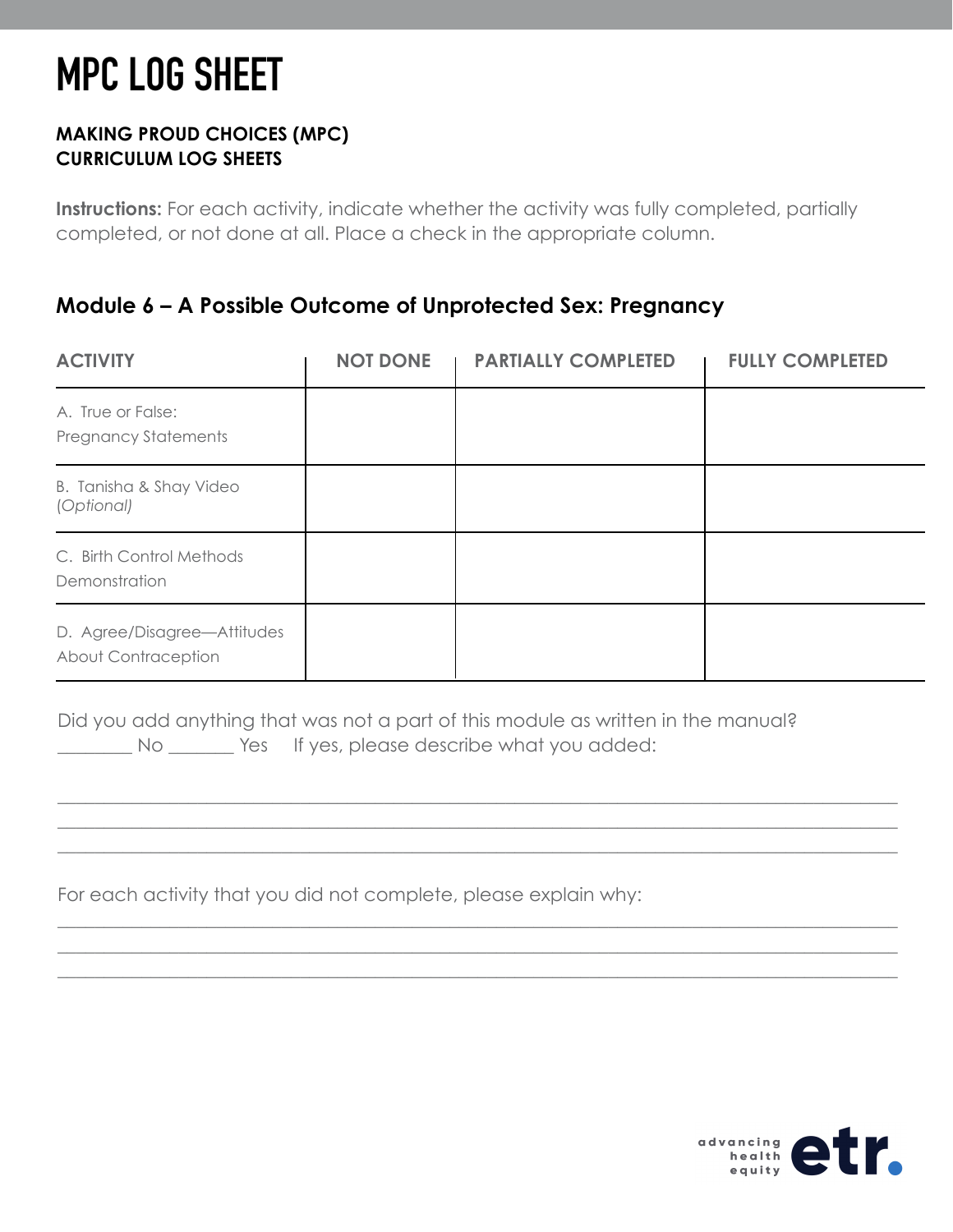#### **MAKING PROUD CHOICES (MPC) CURRICULUM LOG SHEETS**

**Instructions:** For each activity, indicate whether the activity was fully completed, partially completed, or not done at all. Place a check in the appropriate column.

### **Module 7 – Developing Condom Use and Negotiation Skills**

| <b>ACTIVITY</b>                                               | <b>NOT DONE</b> | <b>PARTIALLY COMPLETED</b> | <b>FULLY COMPLETED</b> |
|---------------------------------------------------------------|-----------------|----------------------------|------------------------|
| A. Condom Line-Up                                             |                 |                            |                        |
| <b>B.</b> How to Make Condoms<br>Fun and Pleasurable          |                 |                            |                        |
| C. Barriers to Condom Use/<br>Condom Pros and Cons            |                 |                            |                        |
| D. "What to Say if My Partner<br>Says": Responding to Excuses |                 |                            |                        |
| E. Introduction to SWAT and<br><b>Scripted Roleplays</b>      |                 |                            |                        |

Did you add anything that was not a part of this module as written in the manual? No Wes If yes, please describe what you added:

\_\_\_\_\_\_\_\_\_\_\_\_\_\_\_\_\_\_\_\_\_\_\_\_\_\_\_\_\_\_\_\_\_\_\_\_\_\_\_\_\_\_\_\_\_\_\_\_\_\_\_\_\_\_\_\_\_\_\_\_\_\_\_\_\_\_\_\_\_\_\_\_\_\_\_\_\_\_\_\_\_\_\_\_\_\_\_\_\_\_ \_\_\_\_\_\_\_\_\_\_\_\_\_\_\_\_\_\_\_\_\_\_\_\_\_\_\_\_\_\_\_\_\_\_\_\_\_\_\_\_\_\_\_\_\_\_\_\_\_\_\_\_\_\_\_\_\_\_\_\_\_\_\_\_\_\_\_\_\_\_\_\_\_\_\_\_\_\_\_\_\_\_\_\_\_\_\_\_\_\_ \_\_\_\_\_\_\_\_\_\_\_\_\_\_\_\_\_\_\_\_\_\_\_\_\_\_\_\_\_\_\_\_\_\_\_\_\_\_\_\_\_\_\_\_\_\_\_\_\_\_\_\_\_\_\_\_\_\_\_\_\_\_\_\_\_\_\_\_\_\_\_\_\_\_\_\_\_\_\_\_\_\_\_\_\_\_\_\_\_\_

\_\_\_\_\_\_\_\_\_\_\_\_\_\_\_\_\_\_\_\_\_\_\_\_\_\_\_\_\_\_\_\_\_\_\_\_\_\_\_\_\_\_\_\_\_\_\_\_\_\_\_\_\_\_\_\_\_\_\_\_\_\_\_\_\_\_\_\_\_\_\_\_\_\_\_\_\_\_\_\_\_\_\_\_\_\_\_\_\_\_ \_\_\_\_\_\_\_\_\_\_\_\_\_\_\_\_\_\_\_\_\_\_\_\_\_\_\_\_\_\_\_\_\_\_\_\_\_\_\_\_\_\_\_\_\_\_\_\_\_\_\_\_\_\_\_\_\_\_\_\_\_\_\_\_\_\_\_\_\_\_\_\_\_\_\_\_\_\_\_\_\_\_\_\_\_\_\_\_\_\_ \_\_\_\_\_\_\_\_\_\_\_\_\_\_\_\_\_\_\_\_\_\_\_\_\_\_\_\_\_\_\_\_\_\_\_\_\_\_\_\_\_\_\_\_\_\_\_\_\_\_\_\_\_\_\_\_\_\_\_\_\_\_\_\_\_\_\_\_\_\_\_\_\_\_\_\_\_\_\_\_\_\_\_\_\_\_\_\_\_\_